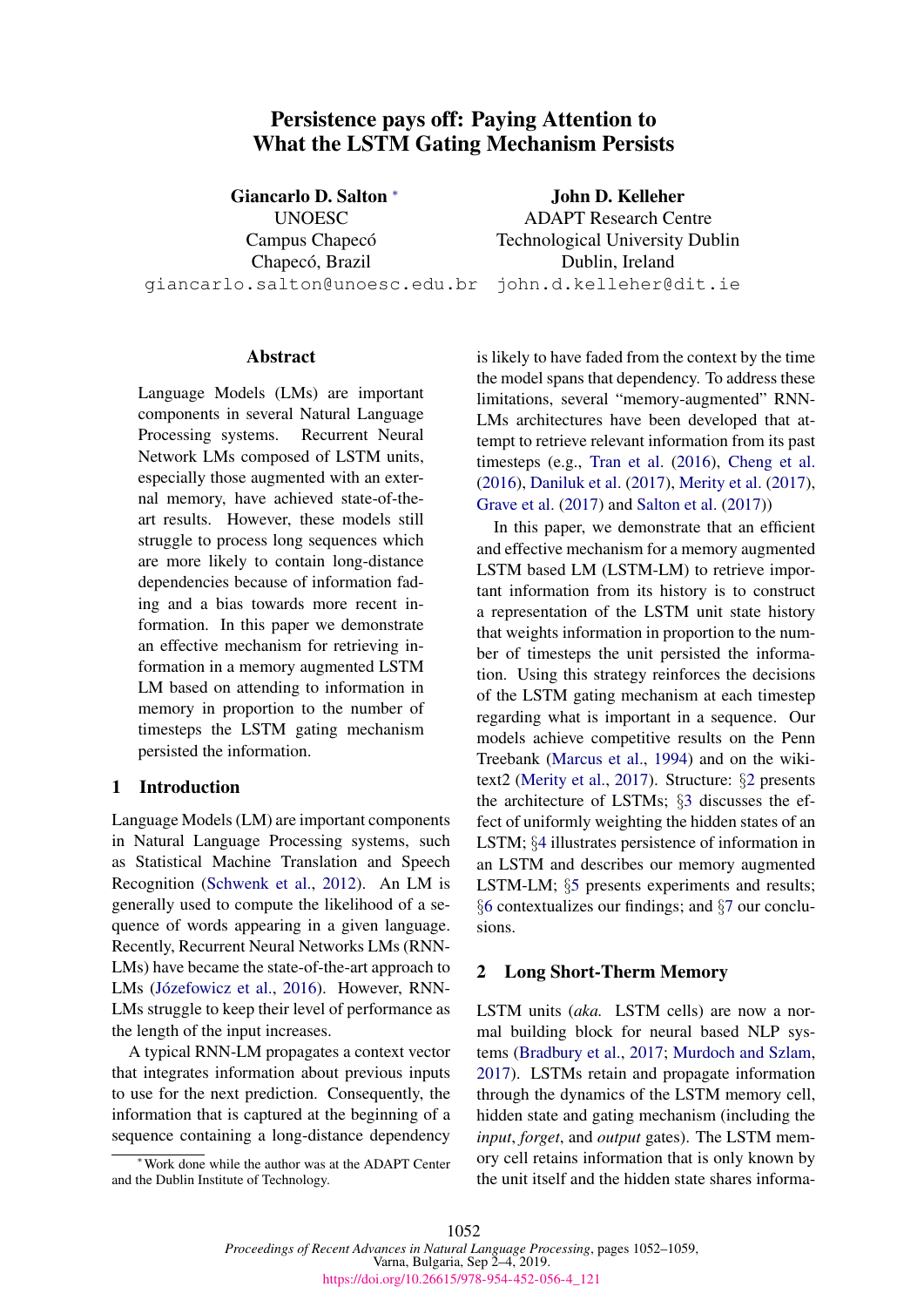tion to other LSTM units in the same or any next layer of the network. This way, the units can decide what to keep in memory and how much of that information it wants the other units/layers to know about it. If something is deemed important, the units will both keep it in memory and let other units/layers to know about it. The gating mechanism controls the flow of information between the memory cell and the hidden state. Therefore, the gating mechanism plays an important role on the LSTM hidden dynamics.

The computations of a standard LSTM unit [\(Gers et al.,](#page-6-10) [2000\)](#page-6-10) (without *peephole connections*) involve iterating over the following equations

$$
\widetilde{\mathbf{c}}_t = \tanh(\mathbf{W}\mathbf{x}_t + \mathbf{W}\mathbf{h}_{(t-1)} + \mathbf{b}) \tag{1}
$$

$$
\mathbf{i}_t = \sigma(\mathbf{W}_{ii}\mathbf{x}_t + \mathbf{W}_{hi}\mathbf{h}_{(t-1)} + \mathbf{b}_i)
$$
 (2)

$$
\mathbf{f}_t = \sigma(\mathbf{W}_{if}\mathbf{x}_t + \mathbf{W}_{hf}\mathbf{h}_{(t-1)} + \mathbf{b}_f)
$$
 (3)

$$
\mathbf{o}_t = \sigma(\mathbf{W}_{io}\mathbf{x}_t + \mathbf{W}_{ho}\mathbf{h}_{(t-1)} + \mathbf{b}_o)
$$
 (4)

$$
\mathbf{c}_t = \mathbf{f}_t \times \mathbf{c}_{(t-1)} + \mathbf{i}_t \times \widetilde{\mathbf{c}}_{\mathbf{t}}
$$
 (5)

$$
\mathbf{h}_t = \mathbf{o}_t \times \tanh(\mathbf{c}_t) \tag{6}
$$

where the weight matrices  $W_{i*}$  are associated to the input; the weight matrices  $W_{h*}$  are associated with the recurrence; the vectors  $\mathbf{i}_t$ ,  $\mathbf{f}_t$ ,  $\mathbf{o}_t$  are the activation vectors produced by the *input*, *forget* and *output gates* respectively;  $\tilde{c}_t$  is the candidate mem-<br>ory call state:  $\alpha$  is the new memory call state; and ory cell state;  $c_t$  is the new memory cell state; and  $h_t$  is the output of the unit.

The *candidate vector* (Eq. [1\)](#page-1-0) contains information extracted from the input to the LSTM and, together with the *input gate vector* (Eq. [2\)](#page-1-1) and *forget gate vector* (Eq. [3\)](#page-1-2), is used to update the *memory cell* (Eq. [5\)](#page-1-3). That update decides how much of the input is important to the memory cell, how much the *memory cell* will keep from its own content and what will be remembered in the memory cell for the next iteration.The *output vector* (Eq. [4\)](#page-1-4) decides how much of the content in the memory cell  $c_t$  will be known on the next timestep (and by cells in the next layer if it is a multi-layered LSTM or to any layer that may come next o the network).

The success of LSTM-RNNs is attributed to their ability to retain information about the input sequence for several timesteps in their internal memory cell  $c_t$ . That information is then made available to the next layer in the network for the amount of timesteps it is considered relevant to the current sequence. As pointed by [Murdoch and](#page-6-9) [Szlam](#page-6-9) [\(2017\)](#page-6-9), each input to an LSTM makes a

contribution to the hidden state of the LSTM and that is reflected when Eq. [5](#page-1-3) is iterated. At any given timestep  $t$ , the cell state  $c_t$  can be decomposed into

$$
\mathbf{c}_t = \sum_{i=1}^t (\prod_{j=i+1}^t \mathbf{f}_i) \mathbf{i}_i \widetilde{\mathbf{c}}_i \tag{7}
$$

<span id="page-1-4"></span><span id="page-1-3"></span><span id="page-1-2"></span><span id="page-1-1"></span><span id="page-1-0"></span>which, according to the authors, can be interpreted as the contribution at timestep  $t$  to the memory block  $c_t$  by a particular past input at timestep j. In that view, the contribution of an input to a given timestep can be understood as an importance score weighted by the LSTM's gating mechanism. Therefore, if something is important to the current context if should receive a larger importance score and be held in the memory block for a number timesteps. In addition to retaining information, [Murdoch and Szlam](#page-6-9) [\(2017\)](#page-6-9) have also demonstrated that, despite the fact that it is still difficult to interpret what specific activations in the hidden dynamics of LSTM units mean, it is possible to extract semantically meaningful rules from the memory cells to train a powerful classifier that can approximate the output of the LSTM itself. Moreover, [Strobelt et al.](#page-6-11) [\(2016\)](#page-6-11) and [Karpathy et al.](#page-6-12) [\(2015\)](#page-6-12) have demonstrated that these networks can extract meaningful attributes from the data into the memory cells. These attributes carry fine grained information and keep track of attributes such as line lengths, quotes and brackets.

Although these and other work demonstrate the power of LSTM units and their gating mechanism, RNN-LMs based on such units (LSTM-LMs) struggle to process long sequences. In our view, the main reason for this degradation in performance happens exactly because of the hidden state dynamics of the LSTM units. Once the information retained in the memory cell  $c_t$  is outdated, the *forget gate*  $f_t$  erases that block enabling the unit to store fresh data without interference from previous timesteps [\(Gers et al.,](#page-6-10) [2000,](#page-6-10) [2003\)](#page-6-13). This behaviour creates a natural bias towards more recent inputs given that the memory cell has limited capacity to store previous information and, once the memory cell is saturated, the *forget gate* will start to drop information in favour of more recent inputs. Even though the LSTM units can learn which information it must retain and for how long, the model will struggle with long sequences that are more likely to contain LDDs and that saturate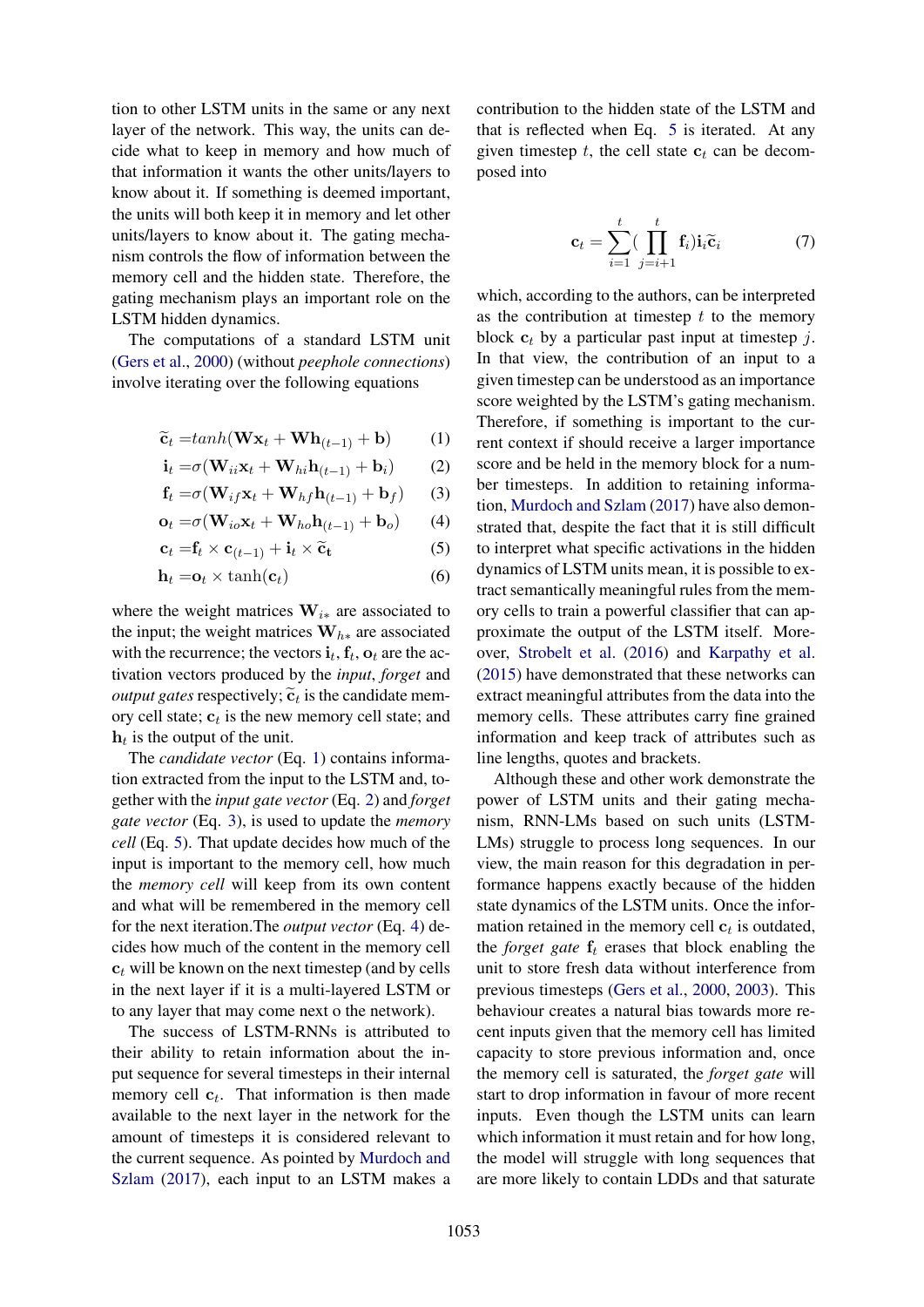the memory cell.

Once a memory cell has been saturated then, although some content has received a large importance score in past steps, it may be dropped from the memory cell (because of the inherent limitation of the LSTM's capacity of storing content) and will not be available to contribute to the next steps. For example, an LSTM-LM trained on English may persist the information related to a subject of a sentence for a number of time steps because the subject is important but this information may still have faded by the time the verb is reached. However, by augmenting the network with a memory buffer the information relating to the subject continues to be accessible so long as the memory buffer is not reset. This behaviour is an indication of why the memory augmented models such as the Neural cache model of [Grave](#page-6-5) [et al.](#page-6-5) [\(2017\)](#page-6-5) and the Pointer LSTM of [Merity et al.](#page-6-4) [\(2017\)](#page-6-4) has gained success and achieved state-ofthe-art results in LM research. Even though the required content has already faded from the context, the memory augmentation make it available for subsequent timesteps.

## <span id="page-2-0"></span>3 The Curious Effectiveness of Uniform Attention

As noted in Section [1,](#page-0-1) in recent years a number of extensions to RNN-LMs have been proposed to overcome the fading of information from context by adding a memory buffer (that is used to store the LSTM hidden states) and then at each timestep construct a representation of this history to inform the current prediction. A variety of relatively sophisticated mechanisms for retrieving information from the memory buffer have been proposed. In many cases these retrieval mechanisms include an extra neural network in the RNN-LMs that at each timestep predicts what elements in the memory buffer should be retrieved.

[Salton et al.](#page-6-6) [\(2017\)](#page-6-6) is a recent example that uses an extra neural network<sup>[1](#page-2-2)</sup> to learn what to retrieve from memory. In this architecture at the end of a timestep the current LSTM hidden state is added to the memory buffer. At the beginning of the next timestep the additional neural network predicts an attention distribution over the elements of the buffer (*i.e.*, the previous LSTM hidden states). Using this distribution a compact representation of the RNN-LMs history is constructed by calculating a weighted sum of the elements in the memory (where the weight of each element is the attention attributed to it by the RNN). Curiously, although this architecture was successful in terms of performance the attention mechanism did not work as expected. Instead of focusing attention for each time step on particular relevant elements in memory it spread out the attention nearly uniformly across the memory. It might appear that this architecture was using a strategy of "pay equal attention to everything in the past". However, we argue this interpretation ignores the power of the LSTM gating mechanism.

Our interpretation of the uniform attention mechanism presented by [Salton et al.](#page-6-6) [\(2017\)](#page-6-6) is that their *Attentive* RNN-LM is in fact (indirectly) reinforcing the decisions of the gating mechanism of the LSTM units and is retrieving information that is persisted across multiple timesteps. This is important because it indicates that it may be more fruitful and efficient to leverage the decisions made by the LSTM gating mechanism (decisions that the network must make anyway) to drive the retrieval of information from the memory buffer rather than train a separate neural network. It is worth emphasising that to date none of the different retrieval mechanisms proposed in the literature on memory augmented LSTM-LMs have explicitly considered the behaviour of the LSTM gating mechanism.

## <span id="page-2-1"></span>4 The Persistence of Information

The LSTM gating mechanism will attempt to persist important information for as long as possible (or until the state is saturated). We propose that when retrieving/constructing a representation of the LSTM history from a memory buffer the information held for more than one timestep should be weighted in proportion to the number of timesteps the LSTM gating mechanism persisted it across. This way, we let the gating mechanism of the LSTM determine what is important about the input and, anything that is persisted for more than one timestep, will have a greater impact on the final prediction even if that information has already faded from the current context.

A simple and efficient way to implement this strategy is at each time point to construct a representation of the history of the RNN-LM that is simply an average of the LSTM hidden states in

<span id="page-2-2"></span><sup>&</sup>lt;sup>1</sup>Similar to that proposed by [Bahdanau et al.](#page-6-14) [\(2015\)](#page-6-14) and [Luong et al.](#page-6-15) [\(2015\)](#page-6-15) for Neural Machine Translation (NMT)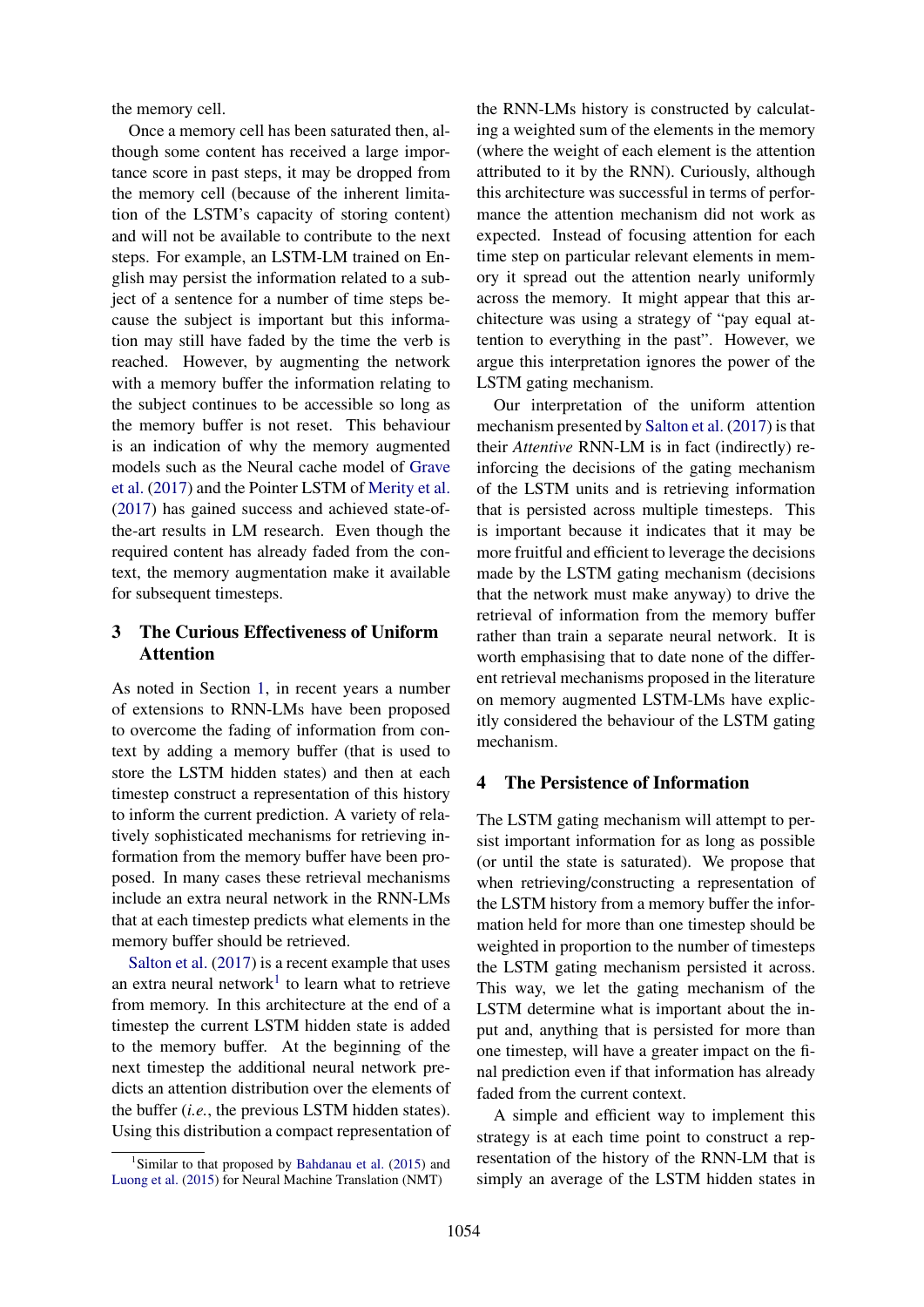the memory buffer. Pieces of information that the LSTM unit persists for several time steps will have a bigger impact on this average (simply because they are included multiple times) relative to items that are not persisted. In effect, this average weights each piece of information in proportion to the number of time steps the LSTM persisted it and so an RNN-LM that uses this average as its representation of history pays attention to what the LSTM gating mechanism persisted.

#### 4.1 Averaging the Outputs

In this work we simplify the architecture of [Salton](#page-6-6) [et al.](#page-6-6) [\(2017\)](#page-6-6) and use an average of previous outputs instead of a neural network based attention mechanism. Our intuition for this modification is that the gating mechanism of the LSTM is telling us what is important about an input and that we must find a way to make that information available for long distances in the future. In fact, [Ostmeyer](#page-6-16) [and Cowell](#page-6-16) [\(2017\)](#page-6-16) have presented a model that computes a recurrent weighted average (RWA) over every past hidden state. However, the authors limit themselves to evaluate the model over simple tasks and the effectiveness of that model over language modelling is still to be demonstrated.

Compared to other memory augmented models our architecture is relatively simple. A multilayered LSTM-RNN encodes an input at each timestep and the outputs of the last recurrent layer (*i.e.*, its hidden state called  $h_t$ ) is added to memory. At each timestep an average of the vectors in the memory buffer is calculated and concatenated with the  $h_t$  generated by the processing of the current input. This concatenated vector is then feed into the softmax layer which predicts the distribution for the next word in the sequence.

In our experiments with this uniform attention, we found that initialising the memory with a zero vector  $h_0$  and allowing the model to count this vector as part of the memory when calculating the average<sup>[2](#page-3-1)</sup> improved the performance of the model.

#### <span id="page-3-0"></span>5 Experiments

To test our intuitions, we evaluate the averaging process of the model using the PTB dataset using the standard split and pre-processing as in [Mikolov et al.](#page-6-17) [\(2010\)](#page-6-17) which consists of 887K, 70K

and 78K tokens on the training, validation and test sets respectively. We also evaluate the model on the wikitext2 dataset using the standard train, validation and test splits which consists of around 2M, 217K tokens and 245k tokens respectively.

#### 5.1 PTB Setup

Following [Salton et al.](#page-6-6) [\(2017\)](#page-6-6) we trained a multilayer LSTM-RNN with 2 layers of 650 units for the PTB experiment. We trained them using Stochastic Gradient Descent (SGD) with an initial learning rate of 1.0 and we halved the learning rate at each epoch after 12 epochs. We train the model to minimise the average negative log probability of the target words until we do not get any perplexity improvements over the validation set with an early stop counter of 10 epochs. We initialize the weight matrices of the network uniformly in  $[-0.05, 0.05]$  while all biases are initialized to a constant value at 0.0 with the exception of the *forget gate* biases which is initialised at 1.0 as suggested by [Jozefowicz et al.](#page-6-18) [\(2015\)](#page-6-18). We also apply 50% dropout [\(Srivastava et al.,](#page-6-19) [2014\)](#page-6-19) to the nonrecurrent connections and clip the norm of the gradients, normalized by the mini-batch size of 32, at 5.0. We also tie the weight matrix used for the transformation in the softmax layer to be the embedding matrix as in [Press and Wolf](#page-6-20) [\(2016\)](#page-6-20). Thus, the dimensionality of the embeddings is set to 650.

#### 5.2 wikitext2 Setup

For the wikitext2 experiments we trained a multilayer LSTM-RNN with 2 layers of 1000 units. We also used SGD to minimise the average negative log probability of the target words with an initial learning rate of 1.0. We decayed the the learning rate by a factor of 1.15 at each epoch after 14 epochs and we used an early stop counter of 10 epochs. Similarly to the PTB experiment, we initialize the weight matrices of the network uniformly in  $[-0.05, 0.05]$  while all biases are initialized to a constant value at 0.0 with the exception of the *forget gate* biases which is initialised at 1.0. For this model we apply 65% dropout to the non-recurrent connections and clip the norm of the gradients, normalized by the mini-batch size of 32, at 5.0. Once again, we tie the weight matrix used for the transformation in the softmax layer to be the embedding matrix. Thus, the dimensionality of the embeddings is set to 1,000.

<span id="page-3-1"></span><sup>&</sup>lt;sup>2</sup>In other words, the index of the memory starts at timestep 0 instead of timestep 1. Thus, the memory at any given timestep t will be of length  $t + 1$ .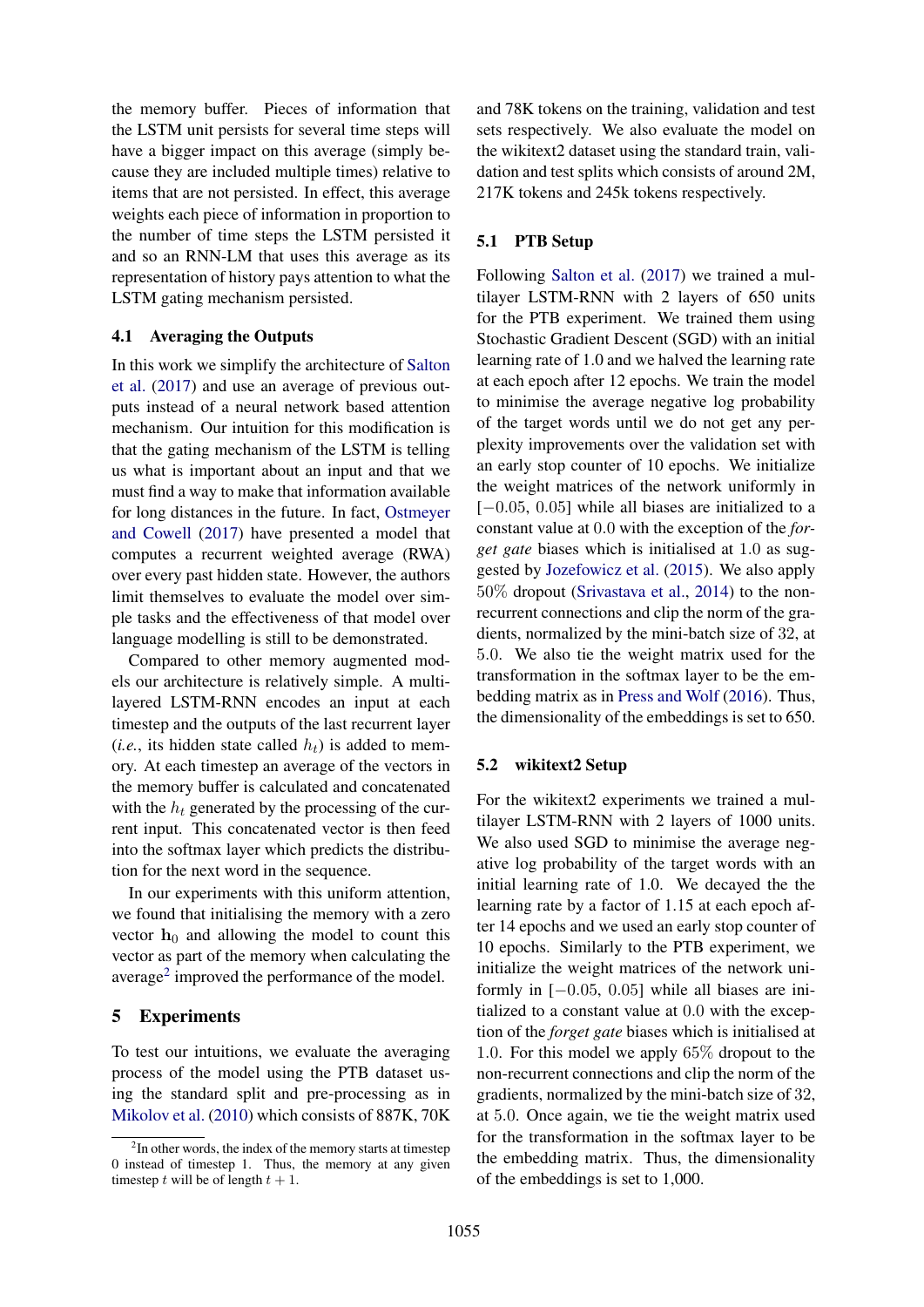#### 5.3 Data Manipulation and Batch Processing

When training each model, we use all sentences in the respective training set, but we truncate all sentences longer than 35 words and pad all sentences shorter than 35 words with a special symbol so all have the same length. We use a vocabulary size of 10k for the PTB and 33,278 for the wikitext2. Each of the mini-batches we use for training are then composed of 32 of these sentences taken from the dataset in sequence.

Contrary to the recent trend in the field, we do not allow successive mini-batches to sequentially traverse the dataset. We reinitialize the hidden state of the LSTM-RNN at the beginning of each mini-batch, by setting it to all zeros. Our motivation for not sequentially traversing the dataset is that although sequentially traversing has the advantage of allowing the batches to be processed more efficiently, some dependencies between words may not be learned if batch traversing is in use as the mini-batch boundaries can split sentences. We also found that allowing the initial state of all zeros to be included in the memory when averaging improves the performance of the Average RNN-LM.

#### 5.4 Results

Table [1](#page-5-1) presents the results in terms of perplexity of the models trained over the PTB dataset. As we can see, the results obtained by the Averaging RNN-LM are similar to those obtained by the *Attentive* RNN-LMs of [Salton et al.](#page-6-6) [\(2017\)](#page-6-6). Despite the simple method to retrieve information from the previous timesteps, the Averaging RNN-LM achieves the same level of performance of more complex models with less computation overhead.

Table [2](#page-5-2) presents the results in terms of perplexity of the models trained over the wikitext2 dataset. Although the Averaging RNN-LM is still behind the *Attentive* RNN-LMs and the Neural cache model of [Grave et al.](#page-6-5) [\(2017\)](#page-6-5) on this dataset, the results are encouraging given the simplicity of the Averaging RNN-LM.

However, we should note that none of these models perform at the same level of the state-ofthe-art models such as those of [Merity et al.](#page-6-4) [\(2017\)](#page-6-4) and [Takase et al.](#page-7-1) [\(2018\)](#page-7-1) as we can see in Tables [1](#page-5-1) and [2.](#page-5-2) These models use advanced regularization techniques and matrix factorization for training the RNN-LMs whilst our Averaging RNN-LM use standard LSTM trainig regime and regular-

ization techniques. Nevertheless, we believe that by adding the regularization scheme of the AWD-LSTM and the direct output connection of AWD-LSTM-DOC to our models we can bridge that performance gap.

### <span id="page-4-0"></span>6 Discussion

The Averaging LSTM-LM achieves the lowest perplexity for a single model on the PTB (see Table [1\)](#page-5-1). Given the similarity of the results between the *Attentive* RNN-LMs of [Salton et al.](#page-6-6) [\(2017\)](#page-6-6) and the Averaging LSTM-LM it would appear that our hypothesis that the *Attentive* RNN-LMs was (indirectly) learning to use the dynamics of the LSTM gating mechanism is correct.

Focusing on the results for the wikitext2 dataset, the Neural cache model [\(Grave et al.,](#page-6-5) [2017\)](#page-6-5) has a higher performance than our model on this dataset. We are not able to estimate the number of parameters for the Neural cache model so we have not included the parameter size of that model in the table. In discussing the wikietext2 results it is worth noting that the *Attentive* RNN-LMs of [Salton et al.](#page-6-6) [\(2017\)](#page-6-6) and the Averaging LSTM-LM are the only models in Table [2](#page-5-2) that reset their memory at each sentence boundary whereas the memory buffers of other models were allowed to span sentence boundaries.

The results for the wikitext2 dataset highlights an interesting trade-off and design choice for memory augmented LSTM-LMs. One approach is to use a dynamic length memory buffer which resets at sentence boundaries and uses a simple mechanism, such as averaging, to construct a representation of the memory to inform the prediction at each timestep. This is the approach we have proposed in this paper. This approach has the advantages of simplicity and that the memory length can be anchored to landmarks in the history, such as sentence boundaries. This approach is most appropriate for sentence based NLP tasks such as sentence based Machine Translation. There is a question, however, regarding whether this approach will scale to very long sequences (such as documents) as averaging over long-histories may result in all histories appearing similar. We have done some initial experiments where we have permitted the memory buffer to hold longer sequences before being reset and the performance of the Averaging LSTM-LM dipped. The alternative approach is to use a larger memory buffer and a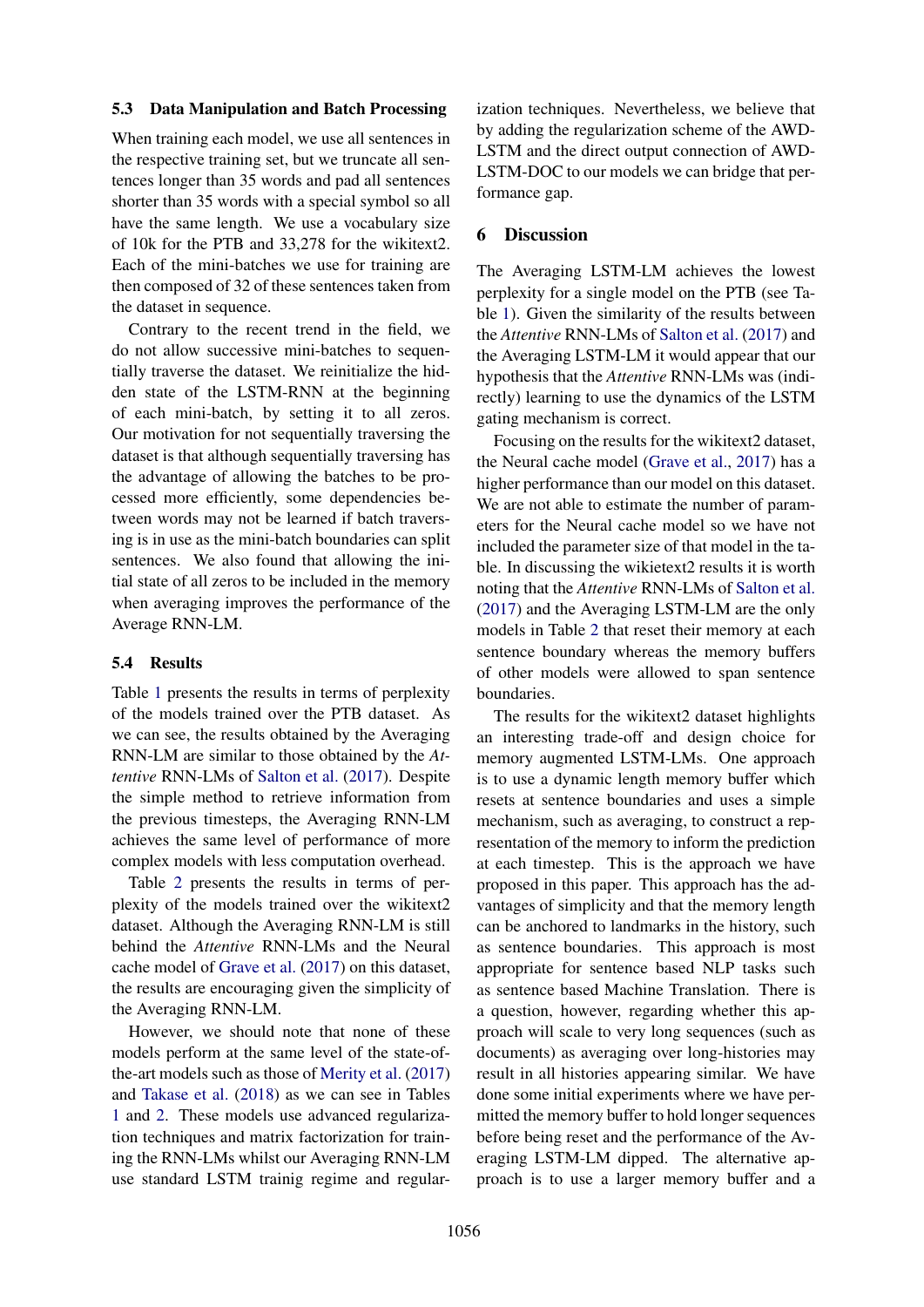| <b>Model</b>                                                         | <b>Params</b> | Valid. Set | <b>Test Set</b> |
|----------------------------------------------------------------------|---------------|------------|-----------------|
| <b>Single Models</b>                                                 |               |            |                 |
| Neural cache model (size = $500$ ) (Grave et al., 2017)              |               |            | 72.1            |
| Attentive LM w/ <i>combined</i> score function (Salton et al., 2017) | 14.5M         | 72.6       | 70.7            |
| Attentive LM w/ <i>single</i> score function (Salton et al., 2017)   | 14.5M         | 71.7       | 70.1            |
| Averaging RNN-LM                                                     | 14.1M         | 71.6       | 69.9            |
| AWD-LSTM (Merity et al., 2017)                                       | 24M           | 60.0       | 57.3            |
| AWD-LSTM-DOC (Takase et al., 2018)                                   | 23M           | 54.12      | 52.38           |

<span id="page-5-1"></span>Table 1: Perplexity results over the PTB. Please note that we could not calculate the number of parameters for some models given missing information in the original publications.

| Model                                                         | <b>Params</b>            | Valid. Set | <b>Test Set</b> |
|---------------------------------------------------------------|--------------------------|------------|-----------------|
| Averaging RNN-LM                                              | 50M                      | 74.6       | 71.3            |
| Attentive LM w/ combined score function (Salton et al., 2017) | 51M                      | 74.3       | 70.8            |
| Attentive LM w/ single score function (Salton et al., 2017)   | 51M                      | 73.7       | 69.7            |
| Neural cache model (size = $2000$ ) (Grave et al., 2017)      | $\overline{\phantom{a}}$ | -          | 68.9            |
| AWD-LSTM (Merity et al., 2017)                                | 33M                      | 68.6       | 65.8            |
| AWD-LSTM-DOC (Takase et al., 2018)                            | 37M                      | 60.29      | 58.03           |

<span id="page-5-2"></span>Table 2: Perplexity results over the wikitext2. Please note that we could not calculate the number of parameters for some models given missing information in the original publications.

more sophisticated retrieval mechanism, for example the Neural cache model of [Grave et al.](#page-6-5) [\(2017\)](#page-6-5). As the wikitext2 results demonstrate this second approach works well for large datasets where the sentences are in sequence, the cost of this approach being a more complex architecture.

# <span id="page-5-0"></span>7 Conclusions

In this paper we have highlighted the power of the LSTM gating mechanism and argued that the persistence dynamics of this mechanism can provide useful clues regarding what information is important within a sequence for language modelling. We believe that attending to the information that an LSTM gating mechanism has decided is important in an input sequence at a given timestep (and hence has persisted to a later timestep) is a natural way of deciding what information will be useful again at a subsequent timestep. Even if the information contained in the LSTM is replaced or altered later in the process, we argue that it is relevant to the entire history in proportion to the amount of timesteps it was held. Informed by this hypothesis, in our work we demonstrated that a simple average of the previous LSTM hidden states in memory is an effective mechanism for providing information to the current timestep about previous inputs.

Admittedly, rating the importance of information in terms of the number of timesteps the LSTM persisted it for is a relatively simplistic view of the dynamics of LSTM units and of the complexity of language. Furthermore, implementing this strategy using an average of past states is also a relatively blunt way of instantiating this approach. However, as our results demonstrate this simple approach is effective and we understand this is a starting point. By drawing attention to the signals implicit in the dynamics of LSTM units we hope to contribute to the development of more efficient LMs. At the same time, the fact that the internal dynamics of an LSTM unit may be used to explicitly signal what is important and what should be retrieved from a memory buffer may suggest alternative constraints and opportunities that should be considered in the design of neural units and by doing so contribute to the development of a new class of units for use in RNN-LMs.

## Acknowledgments

This research was partly supported by the ADAPT Research Centre, funded under the SFI Research Centres Programme (Grant 13/RC/2106) and is co-funded under the European Regional Development Funds.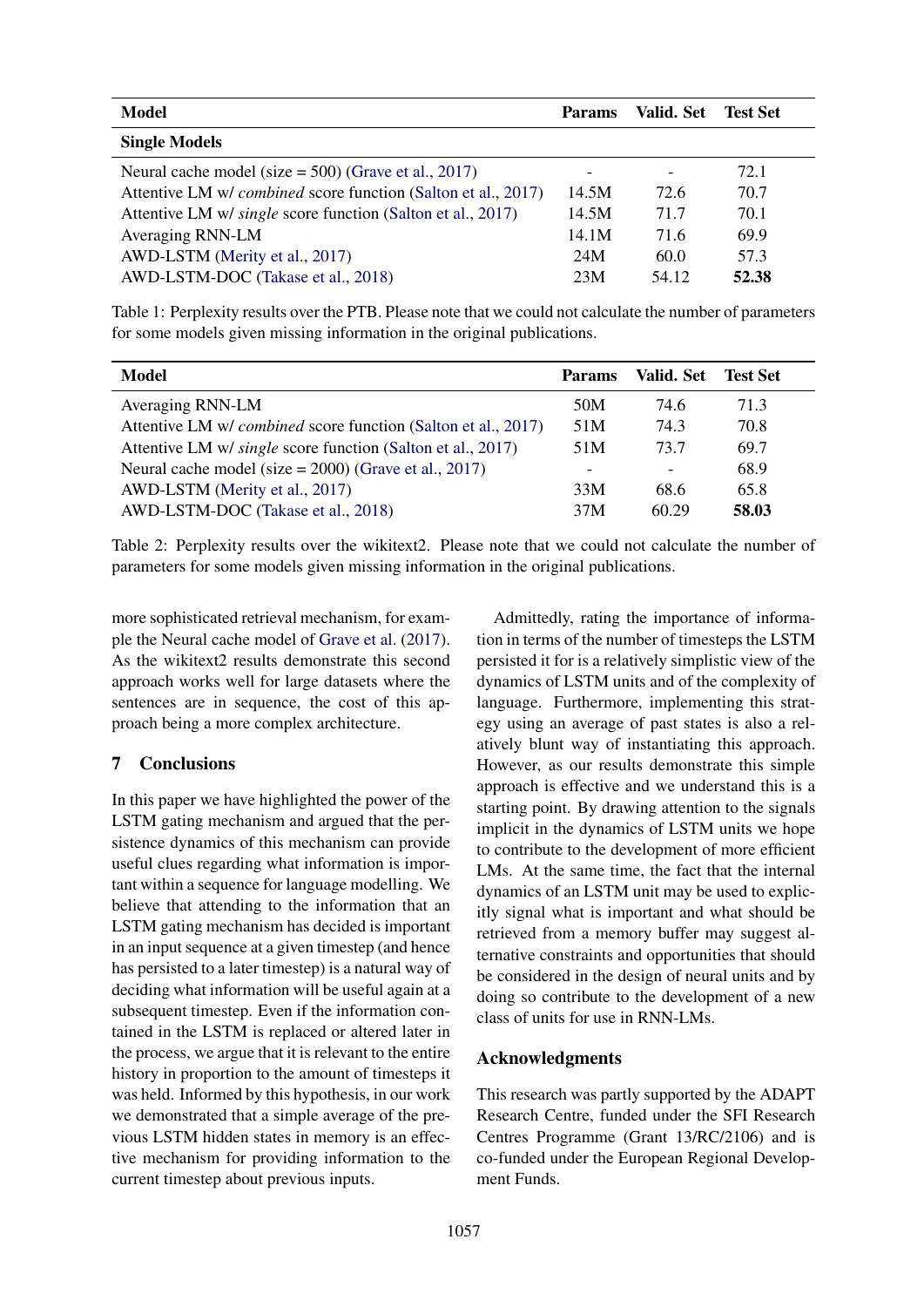#### References

- <span id="page-6-14"></span>Dzmitry Bahdanau, Kyunghyun Cho, and Yoshua Bengio. 2015. Neural machine translation by jointly learning to align and translate. In *International Conference on Learning Representations*. volume abs/1409.0473v6.
- <span id="page-6-8"></span>James Bradbury, Stephen Merity, Caiming Xiong, and Richard Socher. 2017. Quasi-Recurrent Neural Networks. *International Conference on Learning Representations (ICLR 2017)* .
- <span id="page-6-2"></span>Jianpeng Cheng, Li Dong, and Mirella Lapata. 2016. Long short-term memory-networks for machine reading. In *Proceedings of the 2016 Conference on Empirical Methods in Natural Language Processing*. Association for Computational Linguistics, Austin, Texas, pages 551–561.
- <span id="page-6-3"></span>Michal Daniluk, Tim Rocktäschel, Johannes Welbl, and Sebastian Riedel. 2017. Frustratingly Short Attention Spans in Neural Language Modeling. *5th International Conference on Learning Representations (ICLR'2017)* .
- Yarin Gal and Zoubin Ghahramani. 2015. A theoretically grounded application of dropout in recurrent neural networks.
- <span id="page-6-10"></span>Felix A. Gers, Jürgen A. Schmidhuber, and Fred A. Cummins. 2000. [Learn](https://doi.org/10.1162/089976600300015015)[ing to forget: Continual prediction with](https://doi.org/10.1162/089976600300015015) [lstm.](https://doi.org/10.1162/089976600300015015) *Neural Comput.* 12(10):2451–2471. [https://doi.org/10.1162/089976600300015015.](https://doi.org/10.1162/089976600300015015)
- <span id="page-6-13"></span>Felix A. Gers, Nicol N. Schraudolph, and Jürgen Schmidhuber. 2003. [Learning](https://doi.org/10.1162/153244303768966139) [precise timing with lstm recurrent net](https://doi.org/10.1162/153244303768966139)[works.](https://doi.org/10.1162/153244303768966139) *J. Mach. Learn. Res.* 3:115–143. [https://doi.org/10.1162/153244303768966139.](https://doi.org/10.1162/153244303768966139)
- <span id="page-6-5"></span>Edouard Grave, Armand Joulin, and Nicolas Usunier. 2017. Improving neural language models with a continuous cache. *5th International Conference on Learning Representations (ICLR'2017)* .
- <span id="page-6-1"></span>Rafal Józefowicz, Oriol Vinyals, Mike Schuster, Noam Shazeer, and Yonghui Wu. 2016. Exploring the limits of language modeling.
- <span id="page-6-18"></span>Rafal Jozefowicz, Wojciech Zaremba, and Ilya Sutskever. 2015. An empirical exploration of recurrent network architectures. In *Proceedings of the 32Nd International Conference on International Conference on Machine Learning - Volume 37*. ICML'15, pages 2342–2350.
- <span id="page-6-12"></span>Andrej Karpathy, Justin Johnson, and Fei-Fei [Visualizing and understanding](http://arxiv.org/abs/1506.02078) [recurrent networks.](http://arxiv.org/abs/1506.02078) *arXiv* abs/1506.02078. [http://arxiv.org/abs/1506.02078.](http://arxiv.org/abs/1506.02078)
- <span id="page-6-15"></span>Minh-Thang Luong, Hieu Pham, and Christopher D. Manning. 2015. Effective approaches to attentionbased neural machine translation. In *Proceedings of*

*the 2015 Conference on Empirical Methods in Natural Language Processing*. pages 1412–1421.

- <span id="page-6-7"></span>Mitchell Marcus, Grace Kim, Mary Ann Marcinkiewicz, Robert MacIntyre, Ann Bies, Mark Ferguson, Karen Katz, and Britta Schas-<br>berger. 1994. The penn treebank: Annotating The penn treebank: Annotating predicate argument structure. In *Proceedings of the Workshop on Human Language Technology*. pages 114–119.
- <span id="page-6-4"></span>Stephen Merity, Caiming Xiong, James Bradbury, and Richard Socher. 2017. Pointer sentinel mixture models. *5th International Conference on Learning Representations (ICLR'2017)* .
- <span id="page-6-17"></span>Tomas Mikolov, Martin Karafiát, Lukás Burget, Jan Cernocký, and Sanjeev Khudanpur. 2010. Recurrent neural network based language model. In *IN-TERSPEECH 2010, 11th Annual Conference of the International Speech Communication Association, Makuhari, Chiba, Japan, September 26-30, 2010*. pages 1045–1048.
- <span id="page-6-9"></span>W. James Murdoch and Arthur Szlam. 2017. [Au](http://arxiv.org/abs/1702.02540)[tomatic rule extraction from long short term](http://arxiv.org/abs/1702.02540) [memory networks.](http://arxiv.org/abs/1702.02540) *arXiv* abs/1702.02540. [http://arxiv.org/abs/1702.02540.](http://arxiv.org/abs/1702.02540)
- <span id="page-6-16"></span>Jared Ostmeyer and Lindsay Cowell. 2017. [Ma](http://arxiv.org/abs/1703.01253)[chine learning on sequential data using a recur](http://arxiv.org/abs/1703.01253)[rent weighted average.](http://arxiv.org/abs/1703.01253) *arXiv* abs/1703.01253. [http://arxiv.org/abs/1703.01253.](http://arxiv.org/abs/1703.01253)
- <span id="page-6-20"></span>Ofir Press and Lior Wolf. 2016. Using the output embedding to improve language models. volume abs/1608.05859.
- <span id="page-6-6"></span>Giancarlo D. Salton, Robert J. Ross, and John D. Kelleher. 2017. Attentive language models. In *Proceedings of The 8th International Joint Conference on Natural Language Processing (IJCNLP 2017 )*.
- <span id="page-6-0"></span>Holger Schwenk, Anthony Rousseau, and Mohammed Attik. 2012. Large, pruned or continuous space language models on a gpu for statistical machine translation. In *Proceedings of the NAACL-HLT 2012 Workshop: Will We Ever Really Replace the N-gram Model? On the Future of Language Modeling for HLT*. pages 11–19.
- <span id="page-6-19"></span>Nitish Srivastava, Geoffrey Hinton, Alex Krizhevsky, Ilya Sutskever, and Ruslan Salakhutdinov. 2014. [Dropout: A simple way to prevent](http://jmlr.org/papers/v15/srivastava14a.html) neural networks from overfitting. *Journal of* [neural networks from overfitting.](http://jmlr.org/papers/v15/srivastava14a.html) *Machine Learning Research* 15:1929–1958. [http://jmlr.org/papers/v15/srivastava14a.html.](http://jmlr.org/papers/v15/srivastava14a.html)
- <span id="page-6-11"></span>Hendrik Strobelt, Sebastian Gehrmann, Bernd Huber, Hanspeter Pfister, and Alexander M. Rush. 2016. [Visual analysis of hidden state dynamics in re](http://arxiv.org/abs/1606.07461)[current neural networks.](http://arxiv.org/abs/1606.07461) *arXiv* abs/1606.07461. [http://arxiv.org/abs/1606.07461.](http://arxiv.org/abs/1606.07461)